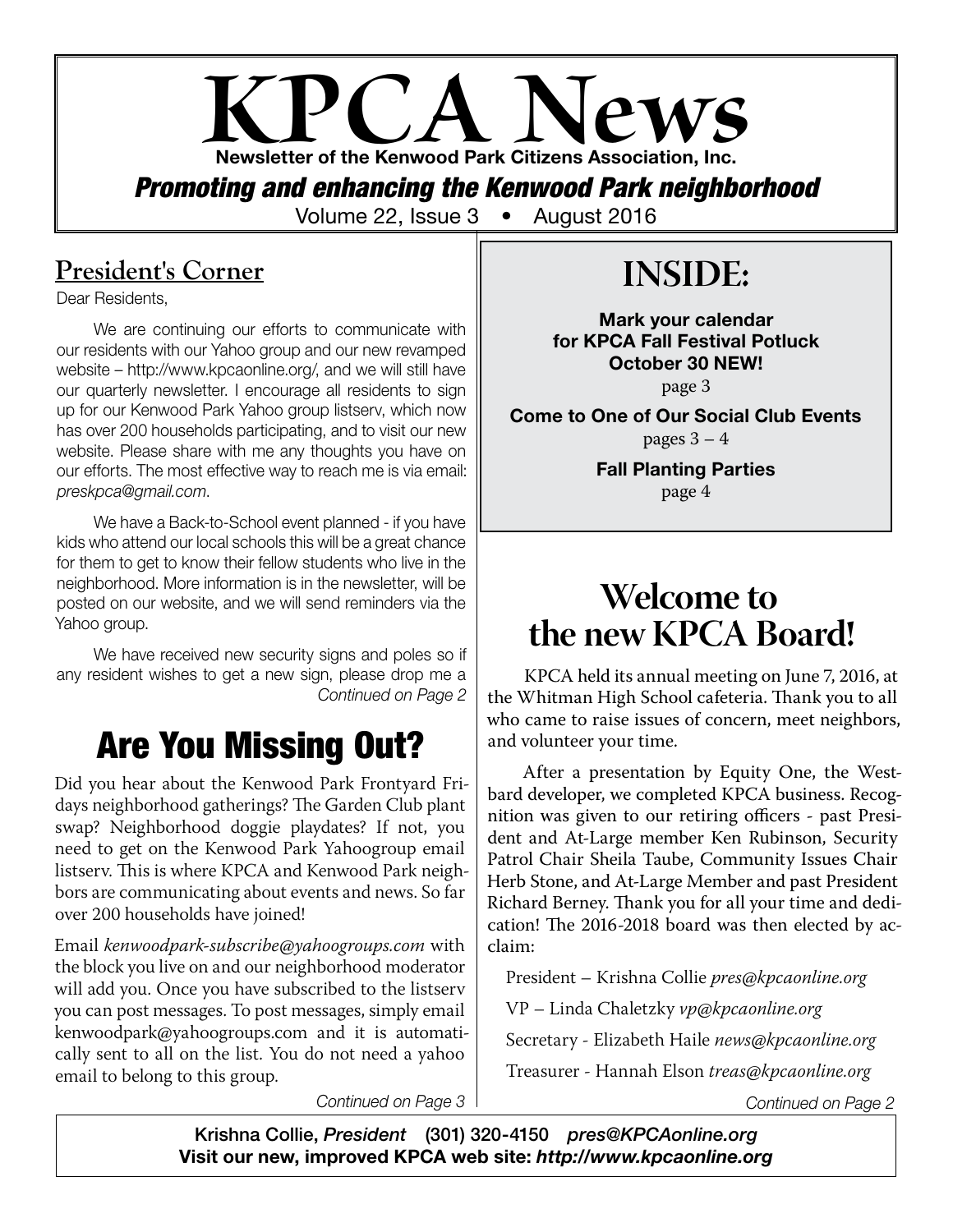#### President's Corner–*Continued from Page 1*

note and I will either leave the signs for you to pick up at my house or will personally drop them off.

Lastly, I would like to thank all the families who have hosted or who will be hosting our inaugural season of "Front Lawn Fridays." Please do try and come out and enjoy a beverage with your neighbors or just stop by to say hi. Check out the invitations on the Yahoo group. I am confident that we can continue this tradition in Kenwood Park for years to come. Enjoy the rest of the summer!

> Krishna Collie KPCA President

#### New KPCA Board–*Continued from Page 1*

At Large Board Members: Foroud Arsanjani Lindsey Dickinson Edward Elson Katherine Kerxton Tatiana Nascimento Benedetto Vitiello

And the Committee Chairs were announced:

**Community Issues** – Lindsey Dickinson *community@kpcaonline.org*

**Communications Chair** – Elizabeth Haile *news@ kpcaonline.org*

- **Membership/Block Captain Chair** Mariam Lamech *membership@kpcaonline.org*
- **Security Patrol Chair** Cameron Groves *security@ kpcaonline.org*

**Traffic and Safety Committee Chair**- Katherine Kerxton *traffic@kpcaonline.org*

**Welcoming Committee/Special Events Chair** – Sarah Najafi *events@kpcaonline.org*

All of our officers and chairs are volunteers, taking time out of their work and family schedules to help improve our neighborhood. Please pass along a thank you with your next email or membership check! KPCA welcomes new volunteers! Reach out to any board member to volunteer or if you have an idea for something to work on with KPCA to improve our neighborhood.

Only residents with current paid memberships can vote at the annual meeting or be elected. If you'd like to be involved, you can enroll on our website, www.kpcaonline.org, or request a form to be sent to you from *treas@kpcaonline.org.*

## Neighborhood Services Available

Carly Choppin (certified babysitter) 301-229-9139

- Esmee Najafi (Junior at Whitman available for babysitting; lots of experience) 202-730-5363 or *esnajafi999@ gmail.com*
- Claire Ryan (Junior at Whitman, certified babysitter who loves taking care of kids of all ages) 240-393-3579.
- Ally (Alexandra) Turco (CPR Certified babysitter; American Red Cross First Aid Certified) 240-620 5775 or *alturco@vifi.org*
- Julian Vazquez (College student with a driver's license offering pet sitting, dog walking and running errands around the Bethesda area.) Text 301-910-3013 or *julianvazquez06@hotmail.com*
- Chris Fowler (Marbury Rd) (Cut your grass while you're away-water your plants while you're on vacationtake care of your pets, house while you're on vacation-move heavy objects). 301-455-8187 or *chris. fowler419@gmail.com*. References available upon request.

#### GET LISTED HERE FREE:

*Email our Communications Chair at* news@kpcaonline.org

| <b>Advertise in the</b><br><b>KPCA News</b> |                                |                |                                                    |  |
|---------------------------------------------|--------------------------------|----------------|----------------------------------------------------|--|
| <b>Size</b>                                 | <b>Dimensions</b>              |                |                                                    |  |
|                                             | Inches                         | Picas          | Price                                              |  |
| <b>Business Card</b>                        | $2''$ h x $3\frac{2}{3}''$ w   | $12 \times 22$ | \$30                                               |  |
| Quarter-Page                                | 5" h x $3\frac{2}{3}$ " w      | $30 \times 22$ | \$40                                               |  |
| Half-Page Horiz.                            | $5''$ h x $7\frac{1}{2}''$ w   | $30 \times 45$ | Contact:<br>Elizabeth Haile<br>news@kpcaonline.org |  |
| Half-Page Vert.                             | $10''$ h x $3\frac{2}{3}''$ w  | 60 x 22        |                                                    |  |
| <b>Full Page</b>                            | 10" h x 71/2" w                | 60 x 45        |                                                    |  |
|                                             | www.kpcaonline.org advertising |                |                                                    |  |

Delivered to every home in Kenwood Park!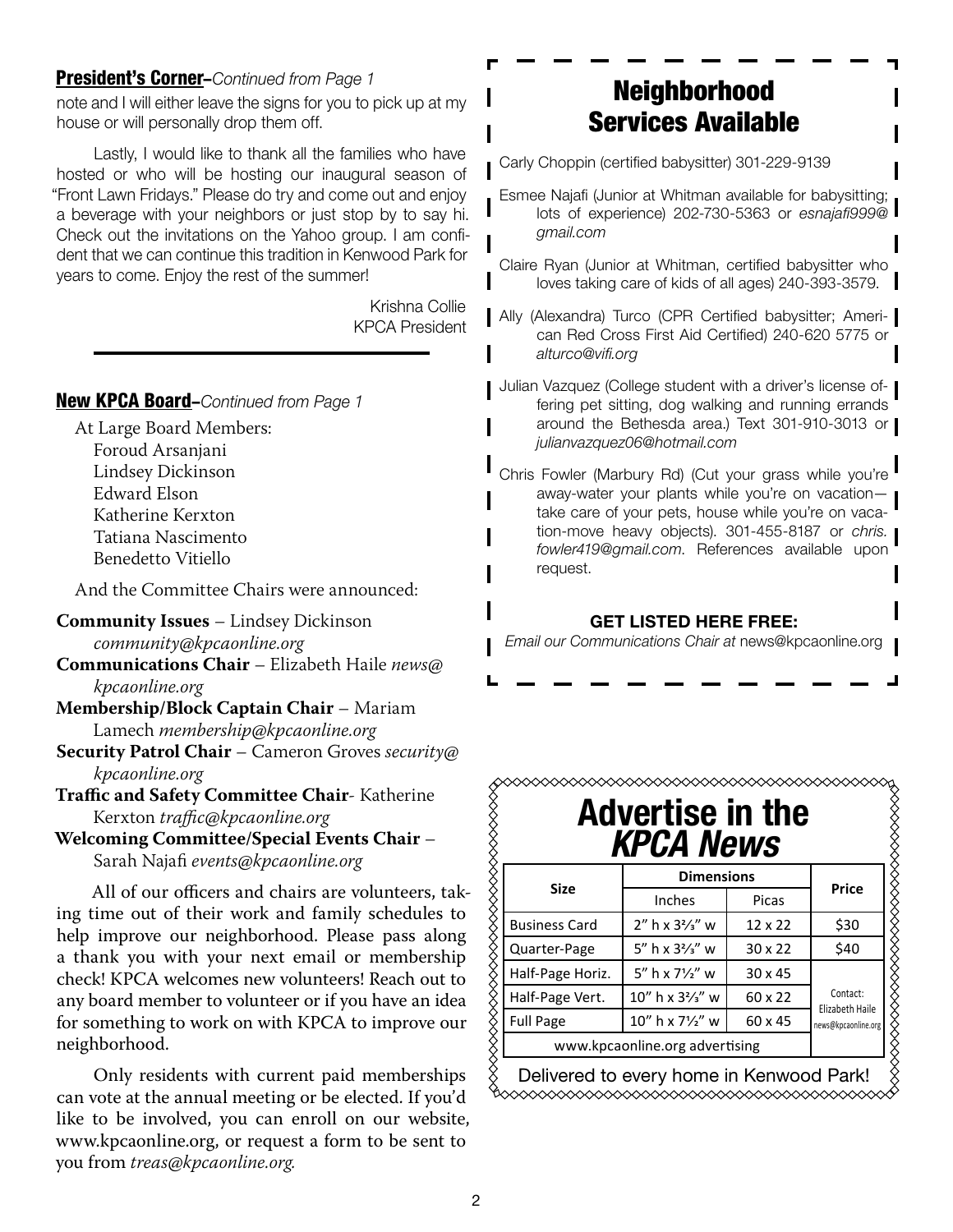#### Missing Out–*Continued from Page 1*

The KPCA Board uses this listserv to disseminate our newsletter, board updates, and invitations to upcoming events, as well as relevant information from county leaders and police. Residents are encouraged to use the listserv to communicate with each other about anything: urgent news, social events and for discussion **GRAPH?** about tradesmen and other references. We also hope that those in need of any kind of assistance might use the listserv to reach out to get the help they need from  $\begin{matrix} \diagup \end{matrix}$ their neighbors.

For more information on the Kenwood Park Listserv The KPCA Board would like to remind residents about our Security Patrol service that monitors our please visit: https://groups.yahoo.com/neo/groups/  $\sum$  / 1 KenwoodPark/info c: nttps://groups.yanoo.com/neo/

If you need help signing up, email Elizabeth Haile,  $\hat{\times}$ Communications Chair at news@kpcaonline.org for  $\diamondsuit$ assistance.  $h_{\text{H}}$  being the through provided by  $\lambda$ 

Thank you to KPCA member Steve Miller for setting  $\chi$  and are invited to NPC up and moderating this vital community service!  $\gamma$  filood-wide block

#### **Keeping In Touch in Kenwood Park**

In addition to the listserv, the KPCA Board is us- $\Diamond$  be providing different ing emails to stay connected with residents and block  $\chi$ <sup>asking</sup> rieignors to r captains. We don't have email addresses for many res-  $\bigotimes_{n=1}^\infty$  potluck. Addi idents. If you are a KPCA member and would like to  $\delta \over 8$  tril receive relevant community updates via email, please  $\chi$  = please let us KHOW. email Mariam Lamech at membership@kpcaonline.  $\,\breve{\diamond}\,$ org. If you did respond to her earlier request, you do not need to respond again. This KPCA email list is in addition to the Kenwood Park yahoo group, for those members that do not wish to sign up for the yahoo group listserve.

## Garden Club



Thank you Raye Farr for adopting the garden plots at Goldsboro Rd/Millwood Rd entrance to Kenwood Park! If you'd like to help maintain this or other Adopt a Spot areas, contact Garden Club chair Sinaly Roy who will help guide you through the process. Materials are paid for by KPCA.



PCA member Steve Miller for setting  $\overrightarrow{X}$  All are invited to KPCA's first-ever-neighborhood-wide block party and fall festival, Sunday, October 30, 5 p.m. to 8 p.m. on the 6100 block of Shady Oak Lane. KPCA will tion to the listsery the KPCA Board is us-  $\hat{\times}$  be providing drinks and beer, and we are asking neighbors to bring food items for a potluck. Additionally, if neighbors can contribute grills, event tents, chairs and tables – please let us know. We can pick up or you can bring!

Entertainment will start at 5 p.m. with a moon bounce and games for the kids, and music provided by a local band. Everyone,  $\frac{1}{2}$  including adults, are encouraged to come in costume and participate in our first-ever  $\gamma$  costume contests, by age group. We hope  $\bigtimes\atop{\bigtimes}$  to play Halloween movies on a movie pro-**Cordon Club**  $\left\{\right\}$  jector starting about 6:30 p.m. with Charlie Brown, followed by something scary for older teens and adults. Please check the Yahoogroup listserv for details closer to the event.

> Plan to attend and bring a side dish or dessert to share plus items your family will eat on the grill. Contact Sarah Najafi at *events@ kpcaonline.org* if you can help us plan this new event. We need assistance locating rental equipment, organizing and running  $\tanh$  tain this or other  $\left\{\begin{matrix} 2 \\ 4 \end{matrix}\right\}$  the costume contest and games, setting up, breaking down, as well as managing the potluck.

> > დ∞∞∞∞∞∞∞∞∞∞∞∞∞∞∞∞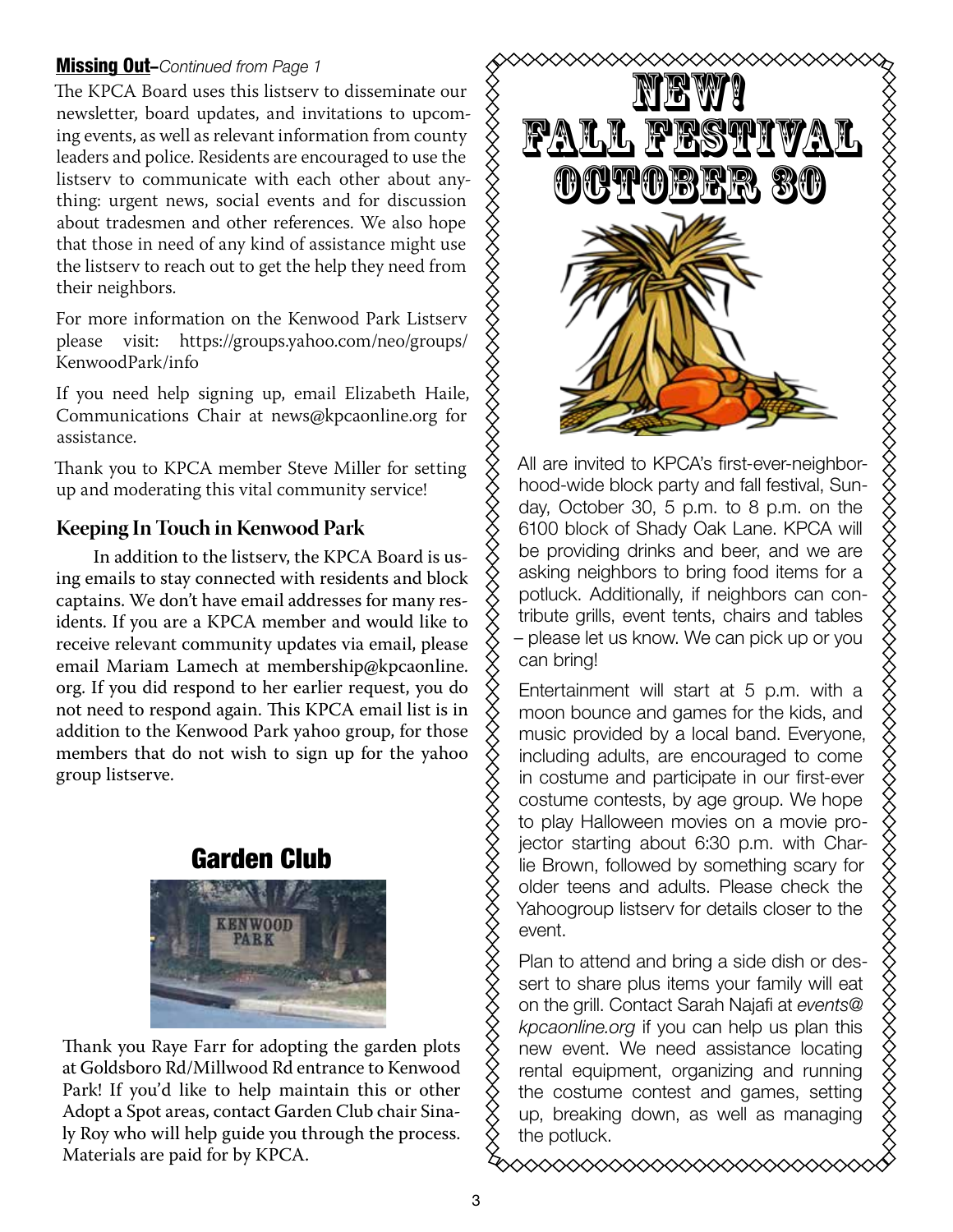## **Butterfly Garden Planting Party This Fall**

Join the Garden Club, and coordinators Sarah Najafi and Sinaly Roy, this fall in a neighborhood project to convert the traffic circle at Lenox and Millwood Roads into a Butterfly Garden. This garden will demonstrate how you can use the 'lasagna method' to improve the soil and keep out weeds, and showcase plants that will attract and support pollinators i.e. bees, butterflies and birds.

This will be a community effort. Here is how you can help:

- **• Plant donations:** Here is a list of some sun-loving, drought resistant perennials that attract pollinators. If you have any of these in your garden that you are willing to share, as transplants, please let us know. *Beebalm (Monarda), Sedum, Salvia, Veronica (Speedwell), Black-eyed Susans (Rudbeckia Goldstrum), Purple Coneflowers (Echinacea), Russian Sage, Yarrow, Asters, coreopsis, parsley*.
- **• Newspaper donations:** We need to use a lot of newspaper layers (no shiny magazine pages) to keep out weeds and kill the existing grass. So start saving your Sunday papers.
- **• Extra bags of mulch or compost** you don't need.
- **• Older kids:** willing to join a small army of "*Green Guerillas*" to help dig some holes and prepare the soil before planting. This is a fun opportunity for neighborhood teens to get together for one morning or afternoon, get out any frustrations, and provide a community service to improve our public spaces. Teens will be able to *earn SSL hours* by submitting the pre-approval form at your school early in September.

*\* This will also pre-qualify for SSL hours, if you decide to help with any other KPCA events during the rest of the year (i.e. Halloween Party, July4th and including the Planting Party). Email Sinaly Roy if you have questions about filling out the form.*

This Butterfly Garden Project will be in two phases: 1) Soil Preparation **Ice Cream Get-together**, Date TBD and 2) **Planting Party** in late September or early October, where you can bring the whole family, plant something, and enjoy refreshments.

Contact KPCA Garden Club Coordinator Sinaly Roy at *Sinalymroy@gmail.com* or 301-229-3459 with your donations and any questions. Dates will be announced on the Yahoogroup listserve.

## Help Save the Bees!

*Bee Garden Basics*

By Pam Hepp, resident beekeeper in Kenwood Park

Bees and pollinators are fascinating to watch and enhance the production of flowers, fruits and vegetables. Making a few simple changes in your yard and garden

can help save the bees. Just like people, bees need three things to thrive – food, shelter and safety. Keep these ideas in mind as you work in your yard:

To provide food, choose single flower plants such as daisies and marigolds rather than double flower tops like double impatiens. Double headed flowers look pretty but produce much less nectar and



make it harder for the bees to access the pollen. Avoid "hybrid" plants. They produce very little pollen for the bees because they have been bred to produce seeds.

Plant to provide a constant source of food through all three seasons.

Spring blooms: Crocus, hyacinth, borage, calendula, and wild lilac

Summer Blooms: bee balm, cosmos, echinacea, snapdragons, foxglove, Black-eyed susan and hosta .

Fall: zinnias, sedum, asters, witch hazel, basil, chives and goldenrod

Plant trees for bees. *Black locust, Tulip popular, Linden and Sourwood* trees provide lots of nectar and pollen for the bees and are known for the honey made from their blooms.

To provide shelter, provide the raw materials for home building. Leave a patch of dirt; some native bees build homes by burrowing in the soil. Mason bees will use mud and water to make their homes. Wood and stemnesting bees will use small piles of hollow reeds, bamboo and branches as their homes. Provide a source of water for the bees to drink. Bees cannot swim so put pebbles or twigs in a shallow dish of water on the ground in the garden.

To keep them safe, avoid using herbicides and pesticides in the garden. Let the lady bugs, spiders and praying mantises take care of the pests. Use boiling water to effectively kill weeds in patios, walkways and driveways. Plant in pairs – basil plants repels the pests that bother tomato plants.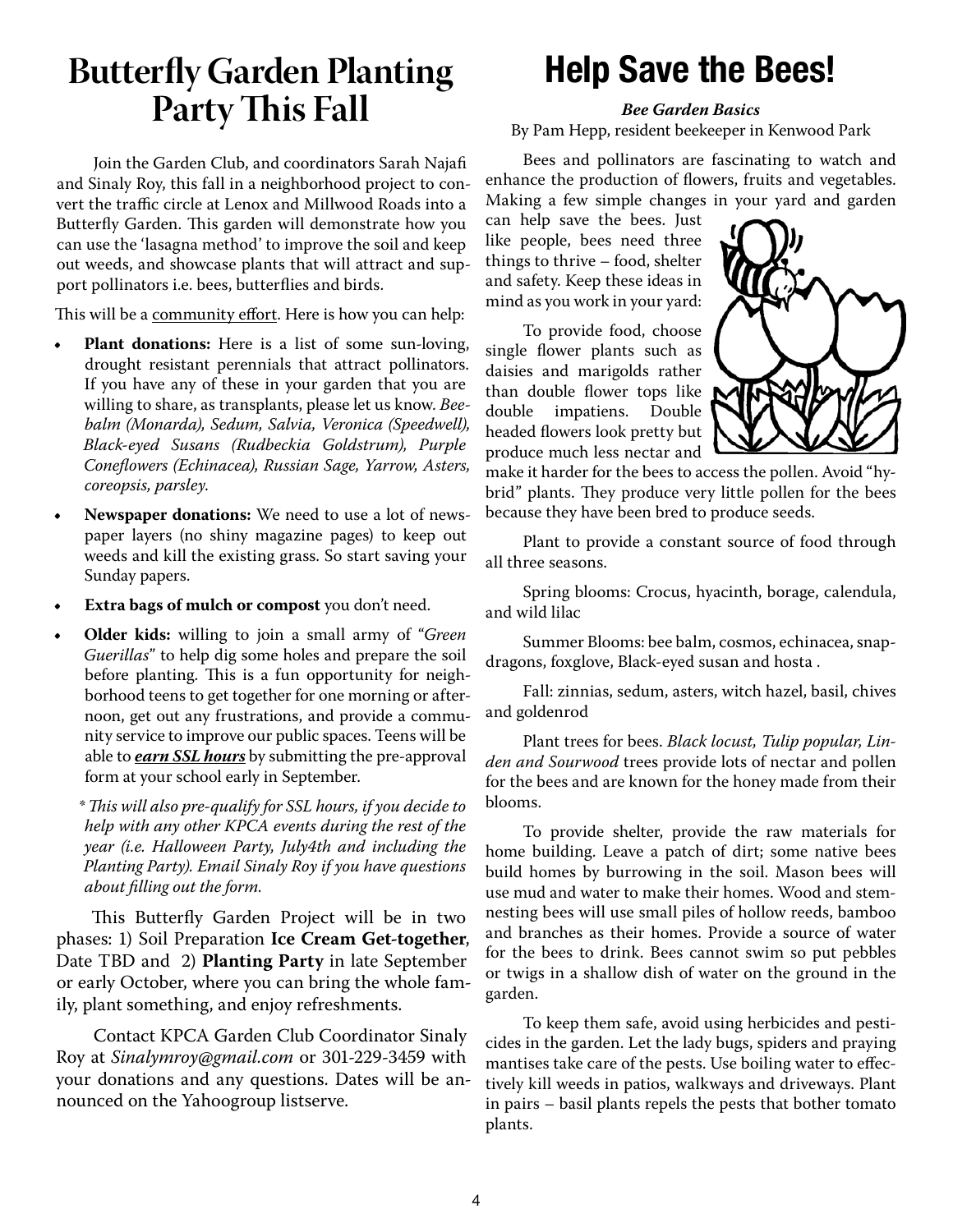pours of water to rival Noah's flood! Soft rain appears to be a thing of the past, replaced by gullywashers leaving ponds in back yards and more often now, in our homes. In a panic we don't know where to turn. Water is a home's worst enemy and the first task is to discover the origin of the enemy. What you do not do is call a waterproofer first. They have a vested interest in selling you a service that, in actuality, you may not need.

Sometimes the fix is as simple as extending the downspouts to channel water away from the house. Or maybe the gutters are not attached tightly to the edge of the roof. By the way, gutter guards are great for keeping out leaves and little double samaras (helicopters), but in a deluge the solid gutter guards act as a slide and water simply cascades over them, not into them.

Calling a reputable home inspector is probably the first place to start if you haven't figured it out for yourself. That person can help determine the origin of the problem and recommend the type of service that will address the problem. And addressing it is critical. Drying out water in a home is essential to avoid mold growth, which will be an added expense and disruption when it needs remediation.

So check your basement after a heavy rain and move forward before it gets worse.

About the market: it is slow. It is August, and it's an election year. Generally that has little effect on home sales in the suburbs in particular. But due to the unusual nature of this year's election, it seems people are waiting to see how things fall out before they make major changes, since they may not be able to predict how the election will affect them personally. Companies and individuals seem to be holding their breath before they make commitments on leases or home purchases. Sales will pick up after Labor Day, as they always do, but I believe they not be as robust as this time last year.

Currently there are 4 homes for sale in Kenwood Park, ranging from \$1.030,000 to \$2,395,000 for new construction. Two homes are under contract and ten have gone to closing since May 27th, ranging in price from \$750,000 to \$2,225,000. Three homes are for rent between \$4,200 and \$5,400 and four have rented between \$3300 and \$8975.

# *Contributed by Linda Chaletzky lchaletzky@eversco.com*

\*Statistics are taken from the Metropolitan Regional Information System for three areas: Washington, D.C., Montgomery County, Maryland, and Fairfax County, Arlington, Alexandria, and Falls Church in Virginia.

# Book Club

The Kenwood Park Book club last discussed Alex Berenson's *The Wolves*. We are now reading Helen



Rappaport's T*he Romanov Sisters: the lost lives of the daughters of Nicholas and Alexandra,* and will next meet September 6. For more information, please contact Sandy Gust at *book@kpcaonline.org.* We meet once a month and welcome new members!

## Bridge Club

Kenwood Park has a Social Bridge Club that meets on weekday mornings or afternoons in neighbors' homes. We are looking for more singles and couples interested in playing at the intermediate level. Please join us! If you are interested in learning more, call Christina Lobo (301) 229-3490 or Gloria Fitchett (301) 229-8480.

Kenwood Park Kennel Club

The Kenwood Park Kennel Club has members with dogs who are interested in playdates on weekend and weekday mornings. If you would like to connect with this group please email coordinator Neda for details at: *kpkennel@kpcaonline.org* The Kenwood Park Kennel Club also is offering a new service – if you send us your informa-

tion, we can reunite your pet with you in case they decide to take a longer-than-usual stroll through the neighborhood or go AWOL! If interested, send your dog's name, photo, and best phone number to contact you. We will then have them archived in our KPC Kennel Club library /online available for members to check in case of an emergency.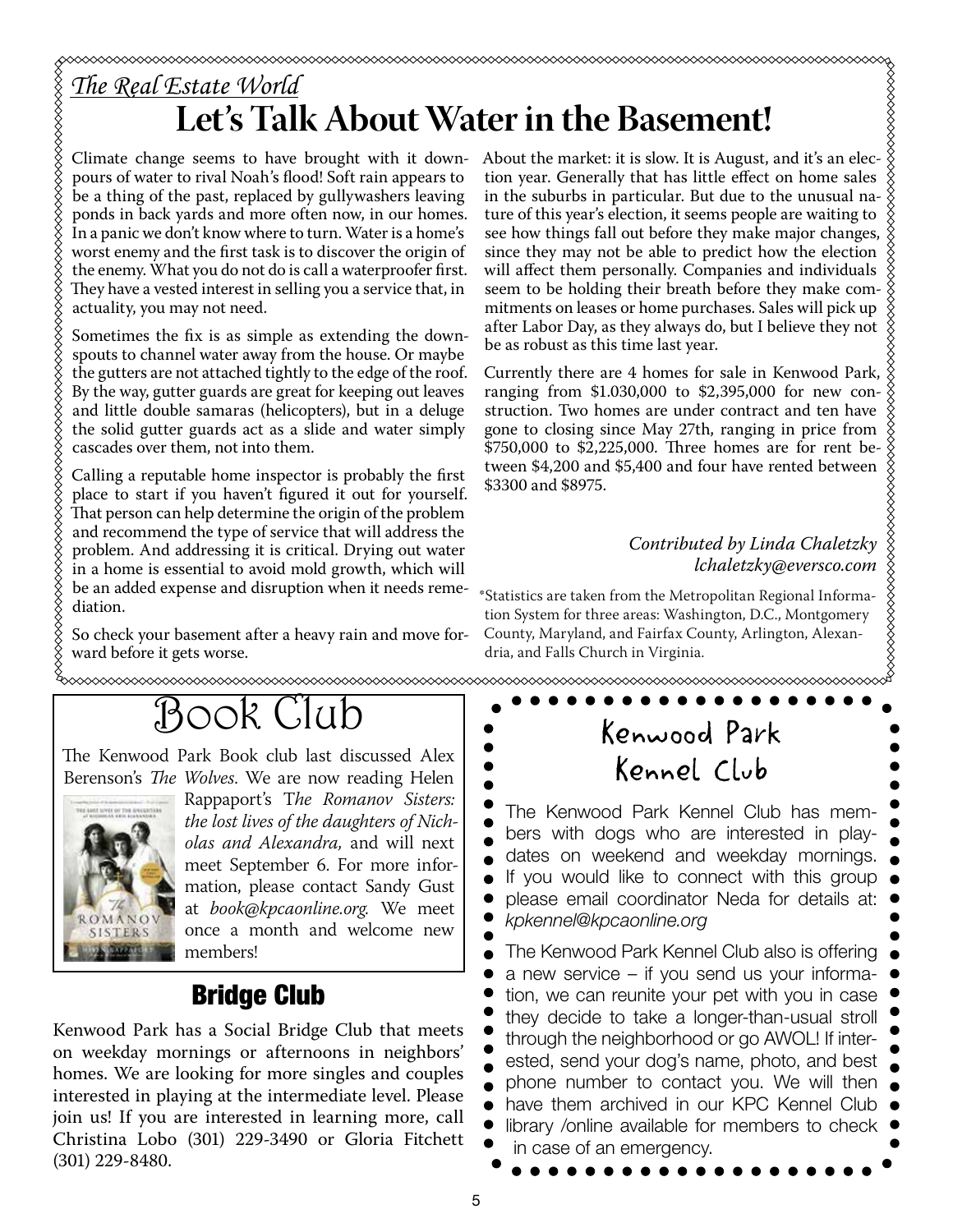#### **Transformation in the Safety Article**<br> **Transformation Security Patrol Catalogue Great Fun on the Fourth!**







*KPCA News* The 5th Annual Kenwood Park Independence Day pa-Fical to the Glen Echo Volunteer Fire Department who **the stage of the set of the set and would like** rade and celebration was a huge success. A big thank business Card 2 kg parado and help the kids climb in the truck. Also thank you to Krishna Collie for MCing, Evan Smith led the kids on a bike parade then stayed to give a safe-

Half-Page Horiz. 5" h x 71/2" w 30 x 45

for DJing, and all our other volunteers who helped with s. Deling, eite ein der denen Volentidere Trite troppe. The<br>supplies, set up, and clean up at this fun annual event. wood this Spring. This Spring. These digital signs server as a de-

If you have enjoyed attending this event and would like to help plan next year's event, please contact Elizabeth<br>Llaila et neuro©(meeenline ere Haile at *news@kpcaonline.org.* 

#### Security Patrol lIndate **Security Patrol Update**

The KPCA Board would like to remind residents about our Security Patrol service that monitors our neighborhood on a<br> regular basis during the day / nights. The additional services that can be provided include:



• **Vacation Monitoring**: Subscriber **•• <b>Vacation** Monitoring: Subscriber  $\frac{3}{2}$   $\sqrt[3]{\phantom{a}^2}$   $\frac{6}{2}$  home through providing pictures area  $\frac{1}{\sqrt{2}}$  of your home while you are away ages to an alternative location so  $\frac{1}{\sqrt{2}}$ they are out of sight and can move newspapers or pack-

> • Alarm Point of Contact: KPCA subscriber can provide the Secu- $\frac{1}{2}$  we are the company phone number to re-<br> $\frac{1}{2}$  an active patrol can spond as a first line of defense given the close proximity of a security  $\frac{1}{2}$ rity Patrol service with their alarm patrol officer

 $\alpha$  are always interested in the second interest in the second interest in  $\alpha$ the service is provided by Urban

concerns to Committee Chair, Committee Chair, Committee Chair, Katherine Kerxton, Katherine Kerxton, Katherine Kerxton, Chair, Kerxton, Chair, Kerxton, Chair, Kerxton, Chair, Kerxton, Chair, Kerxton, Chair, Kerxton, Chair, only as good as the subsemptions that we have and the Kr CA support will increase the number of our patrols throughout the neighborhood and additional services available to Kenwood Park residents. Alarm and presently has 200+ subscribers. Our service is only as good as the subscriptions that we have and the KPCA

If you are interested or have any questions, please contact our Security Patrol Chair Cameron Groves at *security@kpcaonline.org.*  $\text{Mobile: (301) } 938-2630$  If you are interested of have any questions, please C **THE ROY CONTACT CONTACT GARDEN CLUB CONTACT GARDEN CONTACT SINCLUS CONTACT CONTACT CONTACT CONTACT CONTACT CONTACT CONTACT CONTACT CONTACT CONTACT CONTACT CONTACT CONTACT CONTACT CONTACT CONTACT CONTACT CONTACT CONTACT C**  $p_{\rm{c}}$ 



contribute to secure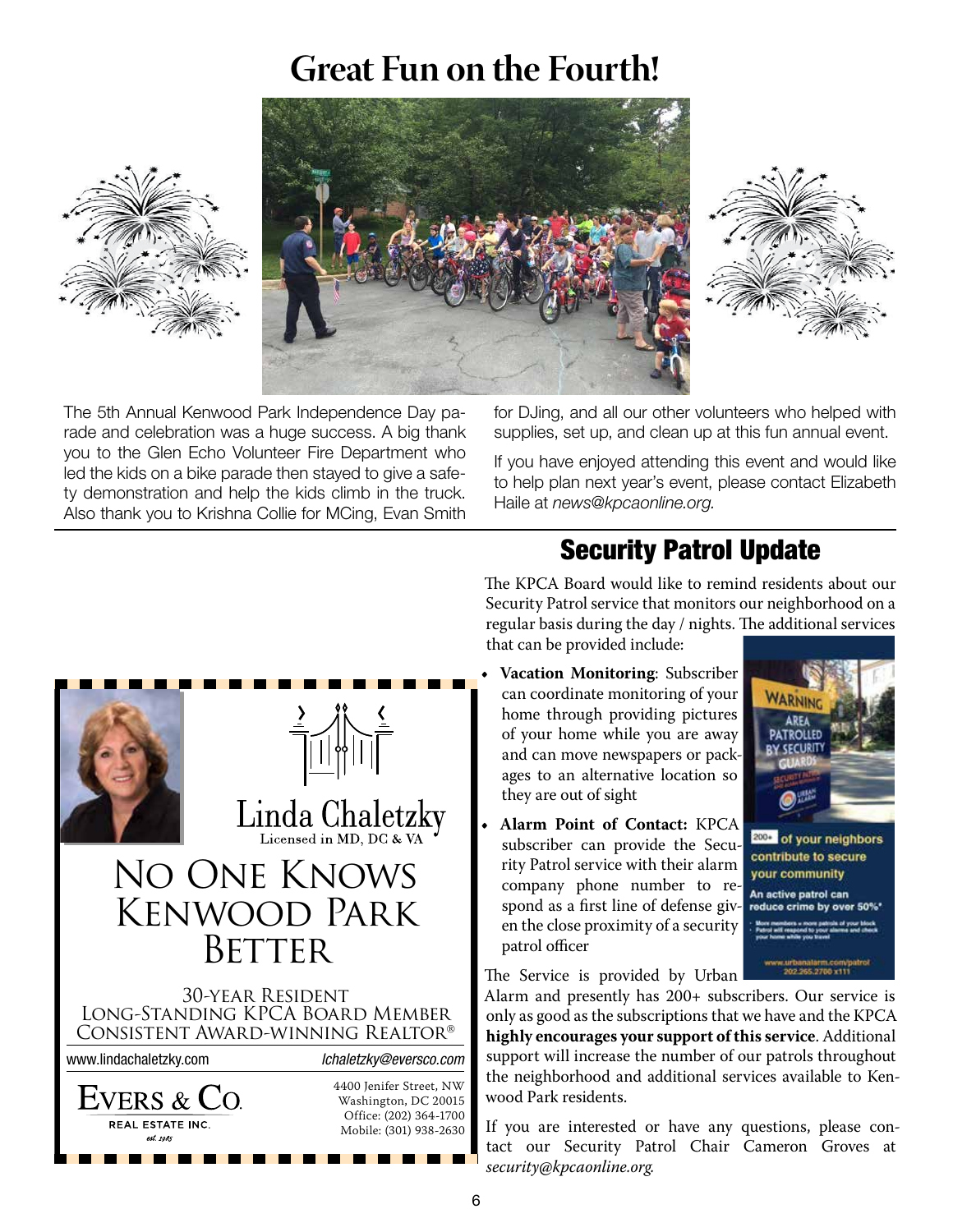### **KENWOOD PARK CITIZENS ASSOCIATION KPCA MEMBERSHIP FORM**

(Partial year to align patrol year with our fiscal year) **September 15, 2016 to June 30, 2017**

- **Security Patrol and Resident membership together: \$235** (Pro-rata dues for 9.5 months and membership begins September 15, 2016 to June 30, 2017.)
- **Resident membership only: \$60** (Pro-rata dues for 9.5 months and membership begins September 15, 2016 to June 30, 2017.)

| <b>LAST NAME</b>           | <b>FIRST NAME:</b>          |  |
|----------------------------|-----------------------------|--|
| <b>SPOUSE's LAST NAME:</b> | <b>SPOUSE's FIRST NAME:</b> |  |

**STREET ADDRESS\_\_\_\_\_\_\_\_\_\_\_\_\_\_\_\_\_\_\_\_\_\_\_\_\_\_\_\_\_\_\_\_\_\_\_\_\_\_\_\_\_\_\_\_\_\_\_\_\_\_\_\_\_\_\_\_\_\_\_\_\_\_\_\_\_\_\_\_\_\_\_\_**

**HOME PHONE** 

#### **E-MAIL ADDRESS\_\_\_\_\_\_\_\_\_\_\_\_\_\_\_\_\_\_\_\_\_\_\_\_\_\_\_\_\_\_\_\_\_\_\_\_\_\_\_\_\_\_\_\_\_\_\_\_\_\_\_\_\_\_\_\_\_\_\_\_\_\_\_\_\_\_\_\_\_\_\_\_\_**

Would you like to be sent an invitation to be added to the Kenwood Park Yahoogroup listserv? Yes No (If yes, please ensure you have noted your email address above)

Would you like your contact information to be included in an online directory, available only to KPCA members? Yes \_\_ No\_\_\_ (If yes, please ensure you have noted your email address above)

KPCA is working on adding street captains for each block. Would you like to receive emails from your street block captains? Yes No

Would you like to be a street captain for your block? Yes No

#### **EMERGENCY CONTACT (Someone we can call if you are out of town or are disabled, even in the evening):**

**SECURITY MEMBERS ONLY: In the event the patrolling security officer notices your garage door is open and it is after 11 pm, would you like to receive a call about your garage door being open?** (Please note the patrol car drives around the neighborhood at varied times during the day or night, and has your phone number only if you are a security patrol member.)

**Yes \_\_\_\_\_ No \_\_\_\_\_**

**You may pay online at http://kpcaonline.org/join or mail a check payable to Kenwood Park Citizens Association, Inc. (or KPCA) and your form to:** 

> **KPCA Treasurer PO Box 127 Glen Echo, MD 20812**